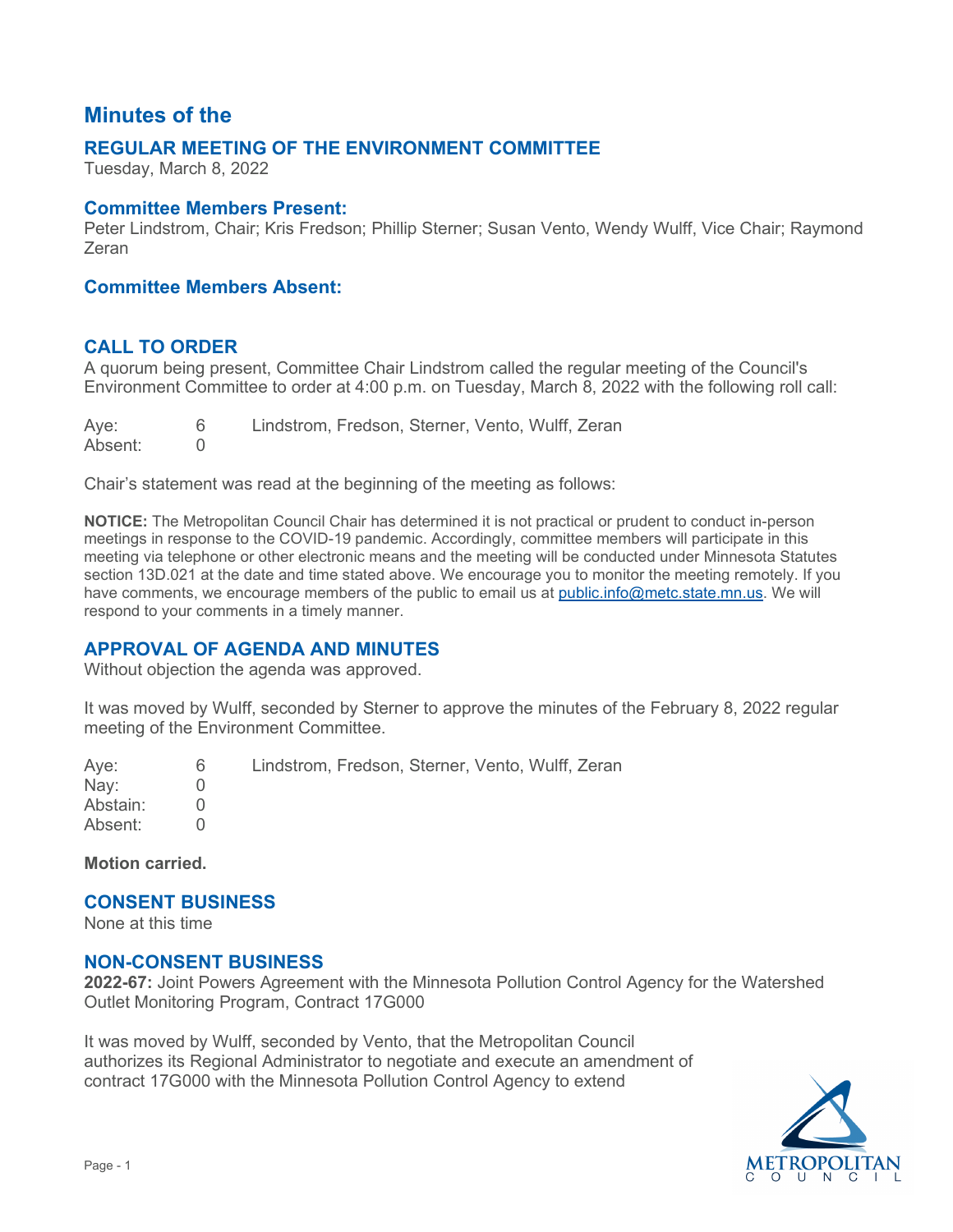termination date to 12/31/2022 and accept Clean Water Funds from the Minnesota Legislature in the amount of up to \$100,000.

Ave: 6 Lindstrom, Fredson, Sterner, Vento, Wulff, Zeran

 Nay: 0 Absent: 0

#### **Motion carried.**

# **INFORMATION**

#### 1. 2021 SAC Performance

 which is more than double the minimum reserve target. The reserve will help the region weather the Ned Smith, Director, ES Pretreatment and Finance provided an update on 2021 SAC performance. He stated 2021 was a strong year for SAC. With 26,085 units collected, it was the highest revenue ever, and the highest units collected in 35 years. The strength was led by residential development in the region, although Commercial units showed some signs of recovery from the 2020 pandemic slump. Residential growth was primarily driven by Apartments and Single-Family Home development. The high collections resulted in a year-end SAC reserve balance of \$127 million, next recession with a delayed or no increase in per SAC unit fees (currently \$2,485).

#### Comments and Questions:

 working well. Staff agreed the task force occurred from 2016 to 2018. Biggest change was from grandparent date for SAC credits from 1973 to 2009. Since implementation, phone calls have decreased. Remodels haven't resulted in any changes. Informal check ins have been done with customers at the budget forums and as we've worked through issues during the pandemic. We have met with approximately 10 communities and discussed outdoor seating. At the request of customers, we delayed charging additional SAC for temporary outdoor seating. It is anticipated this Chair Lindstrom commented since the SAC task force occurred, it seems like the process is net square feet to gross square foot and looking at the footprint of the building and changing the will be updated by the end of 2022.

 Committee Member Wulff concurred with staff comment on outdoor seating. She stated she does not see any specific issues that need to be addressed.

 townhome, or other property, is built to rent or own. If the dwelling is a townhome, the unit is charged 1 SAC, even if the property is rented. It's about the number of dwelling units associated flat or rental unit was added to a property. After the conclusion of the meeting, staff confirmed the Committee Member Wulff asked for clarification regarding residential development trends and whether it included rental townhouses. Staff indicated that SAC staff isn't made aware if a with the site. In addition, Committee Member Zeran asked if SAC changed when a mother-in-law following:

SAC Treatment of Accessory Dwelling Units (i.e., "Mother-in-law apartments")

- If stand-alone (separate, detached structure) and utilities are connected to the main home utilities and utilities are combined = no additional charge. Even if there are 2 addresses.
- If utilities are billed separately, then additional SAC is due.
- If separate structure has its own utility connection to the street, additional SAC is due.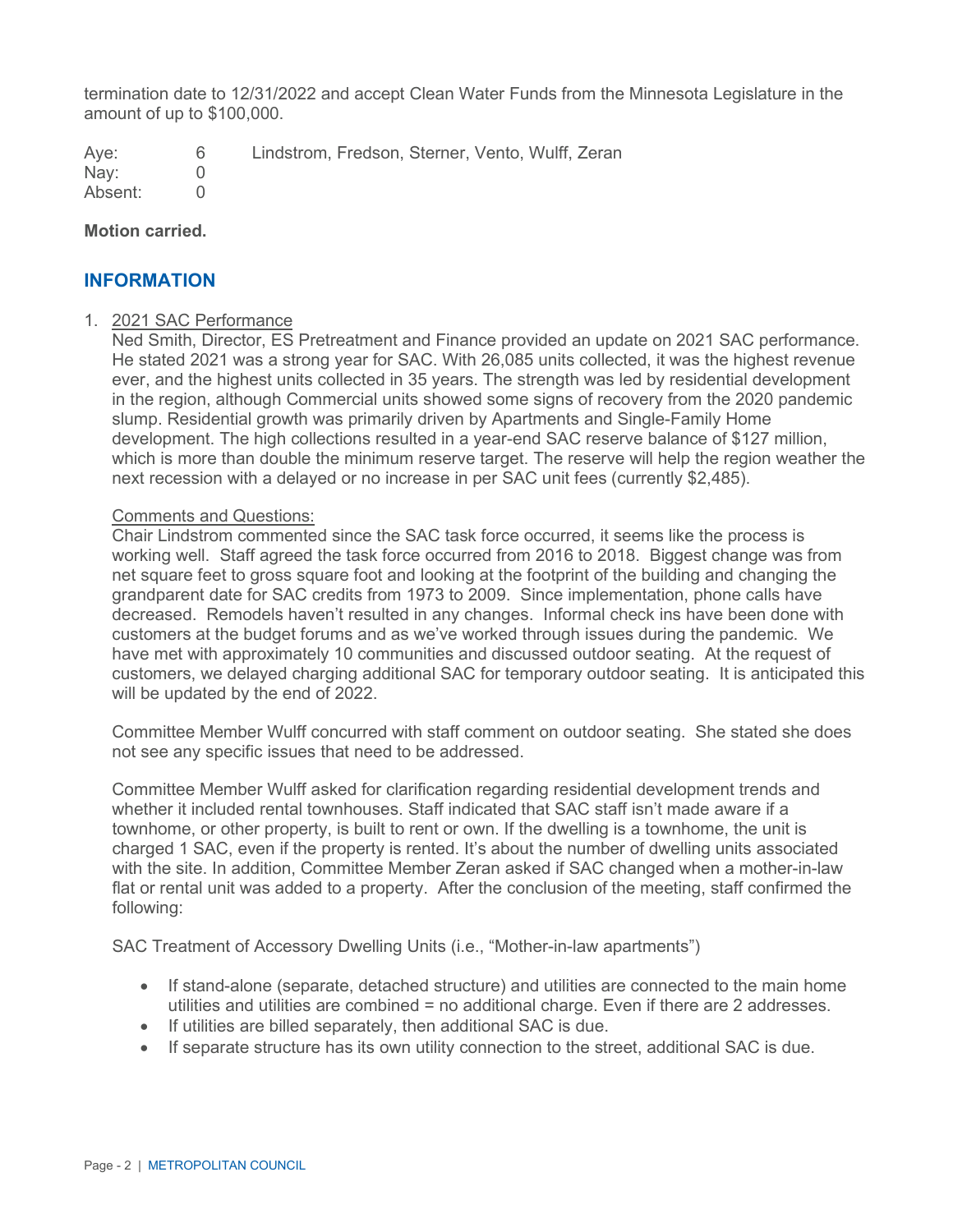Chair Lindstrom inquired about deferred SAC payments. Staff clarified this is still in effect. It is administered on a city by city basis and each city signs their own agreement. It is for small to medium businesses (25 SAC units or less). We have a residential deferral but is for a home that was not previously on the regional disposal system and while Lake Elmo signed up for the residential deferral program, they have not utilized it yet.

After conclusion of the meeting, staff confirmed the following:

SAC Deferrals:

- 20 cities have signed deferral agreements
- 130 current businesses have deferred SAC payments
- The median number of SAC Units deferred by businesses is 3

 customer needs, making the program fair and easy to understand. Staff has done a great job being a responsive entity. Environmental Services does a great job. Committee Member Wulff stated there have been improvements in the SAC program that help

 transition to telework went flawlessly during the pandemic. There has not been any change in customer service. He appreciates Jessie's leadership and the hard work of the team. Ned Smith, Director, Pretreatment and Finance thanked Jessie Nye and her staff stating the

General Manager Thompson stated we've brought flexibility to SAC within our industries related to our permitting process, what the industries are facing and finding a way to help them.

#### 2. General Manager Report

 bar in an area of work that is breaking new ground and is so different from our normal analytical government helping government serve our communities better. General Manager Thompson provided a short update on the Covid wastewater research stating that we saw great potential in this work when we began; however, we didn't imagine setting such a high work. Establishing a great partnership with the University of Minnesota is also a great example of

government helping government serve our communities better.<br>Interest and usefulness of this information continues to grow including the state and the Minnesota Department of Health. One of the fastest growing segments of interest is the public with another month of record-breaking for our external website in February:

- The Covid research page had 16,722 pageviews from 6037 users, far away the most visited page on the site.
- • Even the homepage, which is typically the most visited page, followed by Metro Mobility and Employment- 'only' had 9867 views.

 communities in the region, so we are looking at possibilities for future testing. If there is interest, we Committee Member Fredson asked if there is a plan to continue the testing program moving forward. General Manager Thompson stated interest in the data is being expressed by will take a closer look at maintaining the capability.

Additional information about the Covid wastewater research can be found at *[https://metrocouncil.org/Wastewater-Water/Services/Wastewater-Treatment/COVID19-](https://metrocouncil.org/Wastewater-Water/Services/Wastewater-Treatment/COVID19-Research.aspx) [Research.aspx](https://metrocouncil.org/Wastewater-Water/Services/Wastewater-Treatment/COVID19-Research.aspx)*

 *[leisa.thompson@metc.state.mn.us](mailto:leisa.thompson@metc.state.mn.us)* know. If Committee members have items they would like brought before this committee, please let